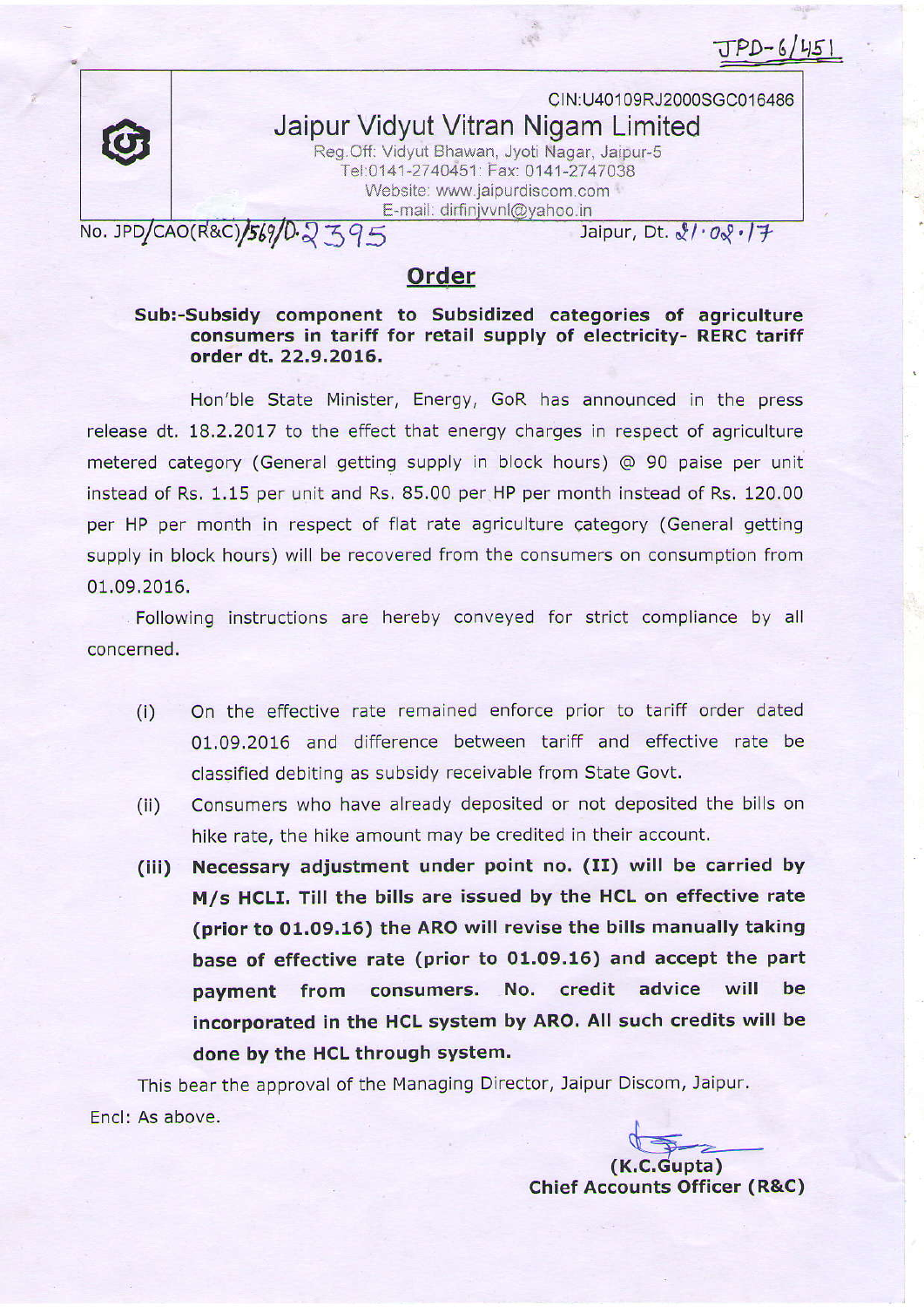Copy to the following for information & necessary action :-

- 1. The Chief Accounts Officer (Rev.), Ajmer/Jodhpur Discom, Ajmer/Jodhpur.
- 2. The Chief Engineer ( ), Jaipur Discom,....
- 3. The Superintending Engineer (IT), Jaipur Discom, Jaipur with request to kindly impress upon the computer agencies to change necessary requirement in their software immediately and arrange to issue bills of agriculture category as per above guidelines.
- 4. The Superintending Engineer ( ), Jaipur Discom, .............................. circulating to the offices under his control.
- 5. The Accounts Officer ( ), Jaipur Discom,.....................
- 6. TA to Chairman/MD/Director (Tech.), Jaipur Discom, Jaipur.
- 7. PA to Director (Fin.), Jaipur Discom, Jaipur.
- 8. M/s HCLI, Old Power House, Ram Mandir, Jaipur.

 $\sqrt{2}$ Chief Accounts Officer (R&C)